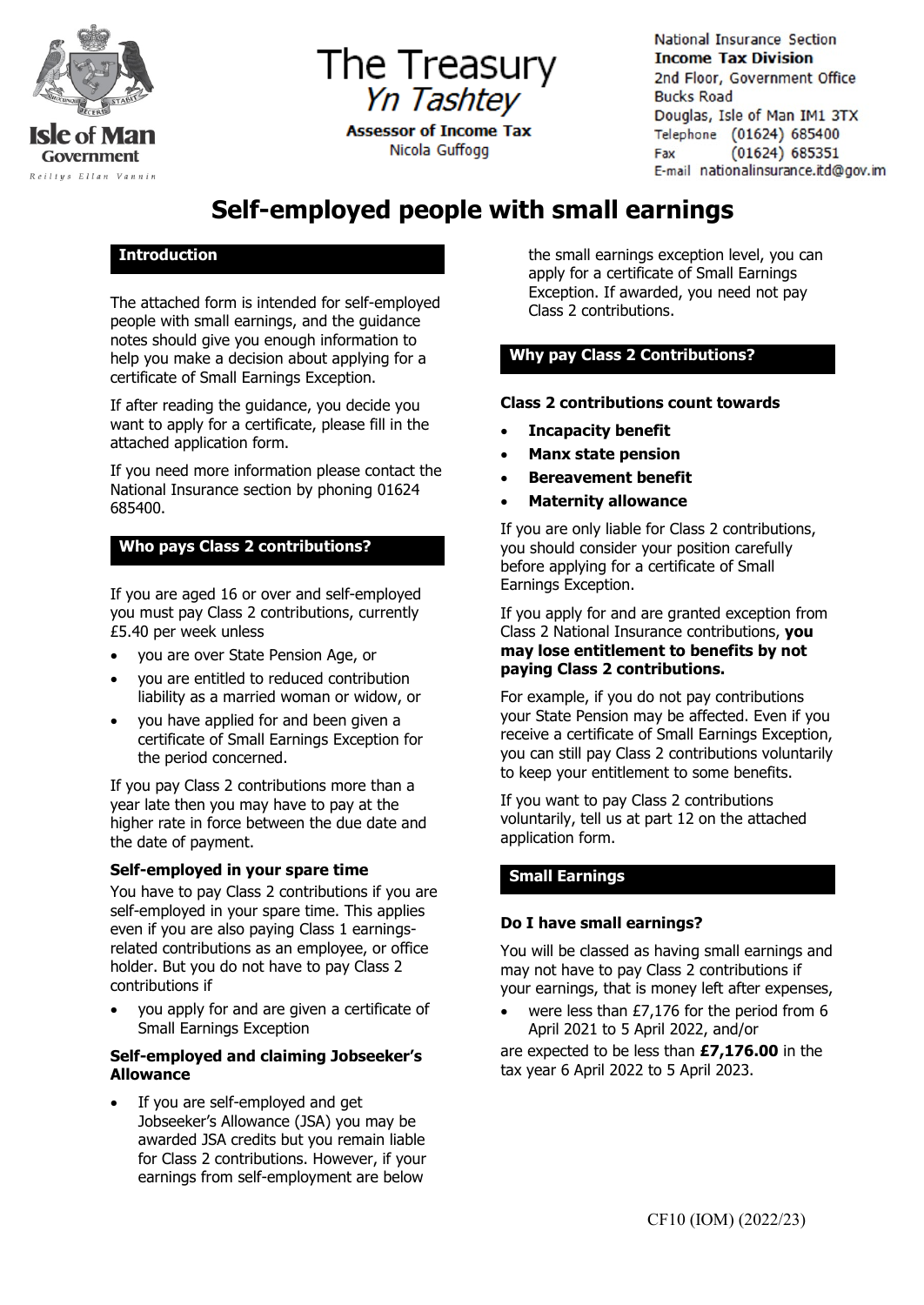#### **Working out your earnings**

Your right to a certificate of Small Earnings Exception depends on your total net earnings from self-employment as shown, for example, on a profit and loss account.

#### **You cannot apply for small earnings exception if your net earnings from selfemployment during the period 6 April 2022 to 5 April 2023 have already reached £7,176.00 by the time you apply for exception.**

If you are self-employed in more than one business, you should add together the net earnings from each so that a loss incurred in one may be offset against a profit in another.

Do not count as earnings any income from sources other than self-employment.

To work out your total net earnings, deduct from gross earnings any business expenses that you incurred whilst self-employed. For example, you can deduct rent and rates, insurance, employee's wages, printing and stationery, repairs and postage. You should also make an allowance for depreciation of equipment such as a vehicle if it is used for your business.

You should not make deductions for any of your own drawings, income tax payments or for Class 2 or Class 4 contributions payable.

Where you also have earnings from employed earner's employment in the same year and those earnings are shown in the accounts of your business as a business receipt, those earnings should be disregarded when calculating the profits from your self-employed business.

After receiving your estimate of what you are likely to earn during the period from 6 April 2022 to 5 April 2023, we may take into account your earnings during earlier years and any changes that have occurred since.

#### **Postponing payment**

If you do not qualify for exception, you may be able to postpone payment of Class 2 contributions if you expect to be employed (earnings above £42,796) and self-employed during the 2022/2023 tax year and believe that you will pay too much National Insurance in the year.

For more information, contact the Division's Contributions section by phoning 01624 685400 and ask about National Insurance Deferment.

#### **Certificate of Small Earnings Exception**

If your application is approved, we will give you a certificate of Small Earnings Exception. The certificate will show the period it covers and will normally end in April at the end of a tax year. The certificate will usually be effective from the date of your application although it may be backdated for up to 13 weeks. It cannot be issued to cover any week for which you have already paid Class 2 contributions.

But, you may be able to get a refund of the contributions you have already paid – see "Getting a refund".

As a certificate can only be backdated up to 13 weeks, you will remain liable for payment of Class 2 contributions for any period of low earnings not covered by the certificate. We may, however, decide not to insist on the payment of Class 2 contributions that were due before the start of the certificate if your self-employed earnings were below the exception limit for the year (6 April to 5 April) concerned. We will let you know if this applies to you.

If you make a renewal application and your earnings are still low enough you will be sent a new certificate.

#### **Getting a refund**

It is possible to get a refund of Class 2 contributions paid during a period of small earnings, you should consider the effect on future benefit entitlement before applying for a refund of Class 2 contributions.

#### **How to apply**

If you think you are entitled to a refund **you**, not your agent, need to send us

• a signed letter, stating that you want a refund

Form CF10, attached to this information, is **not** an application for a refund.

#### **Time limits**

There are strict limits for refunds.

You must apply no later than the 31 January following the end of the tax year (6 April to 5 April) in question. For example, a refund of Class 2 contributions paid for the period 6 April 2021 to 5 April 2022 must be claimed after 5 April 2022, **but before 31 January 2023**.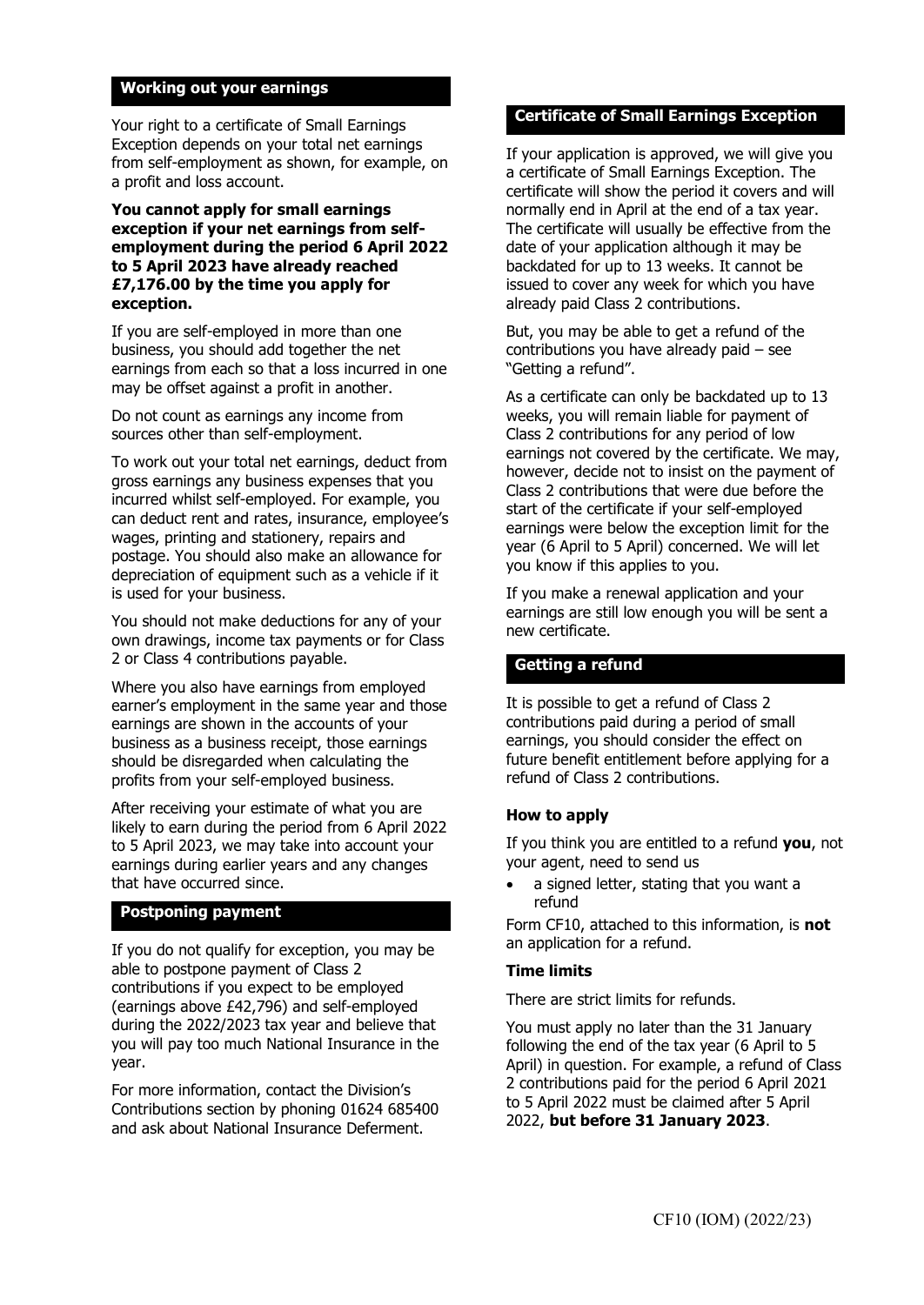

**The Treasury**  Yn Tashtey

**Assessor of Income Tax** Nicola Guffogg

National Insurance Section **Income Tax Division** 2nd Floor, Government Office Bucks Road Douglas, Isle of Man IM1 3TX Telephone (01624) 685400<br>Fax (01624) 685351  $(01624) 685351$ E-mail nationalinsurance.itd@gov.im

# **Application for exception for liability for Class 2 contributions**

If you are newly self-employed you need to contact us so we can confirm the self-employed status, unless you have already done so.

THIS FORM IS NOT AN APPLICATION FOR A REFUND.

# **Personal details**

| 1.    | Surname                                                                                                         |  |  |  |  |  |  |  |
|-------|-----------------------------------------------------------------------------------------------------------------|--|--|--|--|--|--|--|
| 2.    | Forename(s)                                                                                                     |  |  |  |  |  |  |  |
| 3.    | Mr/Mrs/Miss/Ms/Other (please                                                                                    |  |  |  |  |  |  |  |
|       | specify)                                                                                                        |  |  |  |  |  |  |  |
| 4.    | National Insurance Number                                                                                       |  |  |  |  |  |  |  |
| 5.    | Date of birth                                                                                                   |  |  |  |  |  |  |  |
| 6.    | When did your present self-employment begin?                                                                    |  |  |  |  |  |  |  |
| 7.    | <b>Address</b>                                                                                                  |  |  |  |  |  |  |  |
|       |                                                                                                                 |  |  |  |  |  |  |  |
|       |                                                                                                                 |  |  |  |  |  |  |  |
| 8.    | Telephone numbers (including national dialling code)                                                            |  |  |  |  |  |  |  |
|       | (a)<br>Home                                                                                                     |  |  |  |  |  |  |  |
|       | Office<br>(b)                                                                                                   |  |  |  |  |  |  |  |
|       | Mobile<br>(c)                                                                                                   |  |  |  |  |  |  |  |
| 9.    | Business address (if different from 7)                                                                          |  |  |  |  |  |  |  |
|       |                                                                                                                 |  |  |  |  |  |  |  |
|       |                                                                                                                 |  |  |  |  |  |  |  |
|       | Telephone number (including national dialling code)                                                             |  |  |  |  |  |  |  |
| 10.   | What is your occupation when self-employed? If you have more than one occupation please                         |  |  |  |  |  |  |  |
|       | give details on a separate sheet.                                                                               |  |  |  |  |  |  |  |
| 11.   | What are your expected net earnings from self-employment for the period from 6 April 2022                       |  |  |  |  |  |  |  |
|       | to 5 April 2023?<br>£                                                                                           |  |  |  |  |  |  |  |
| NOTE: | You do not have to produce evidence of earnings to support your application, unless this is specifically        |  |  |  |  |  |  |  |
|       | requested by us. If we need to see evidence of your earnings, we will contact you.                              |  |  |  |  |  |  |  |
|       | In accordance with the Social Security (Contributions) Requisions $2001$ requision $44(5)(a)$ as applied in the |  |  |  |  |  |  |  |

 $\epsilon$  with the Social Security (Contributions) Regulations 2001, regulation 44(5)(a) as applied in the Isle of Man, the Division will revoke any decision not to collect Class 2 National Insurance contributions if a false declaration of earnings has been made and/or conditions affecting this decision change. This means that the Division will take any necessary action to collect arrears of contributions where appropriate.

Please turn over >

CF10 (IOM) (2022/23)